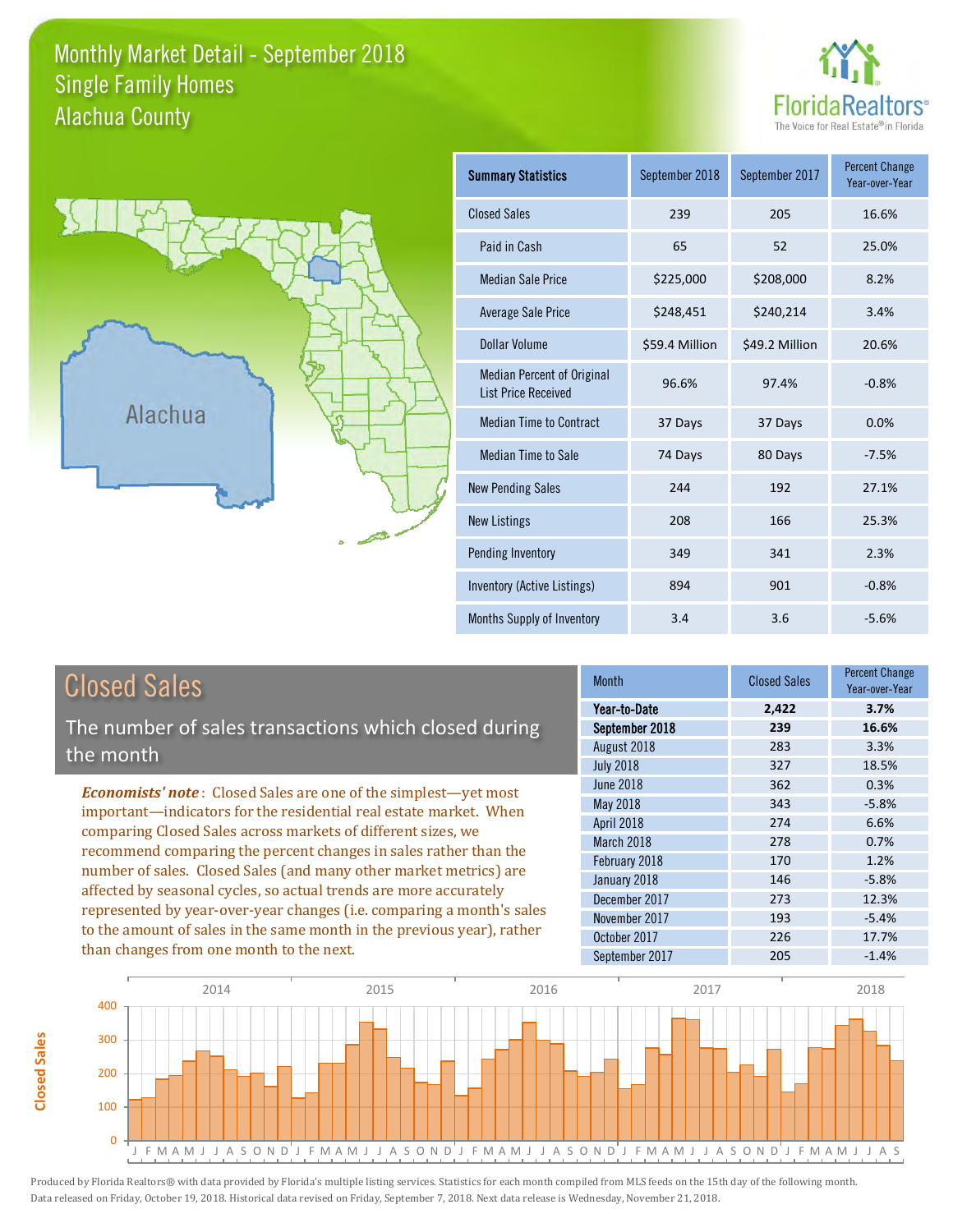

### \$100,000 - \$149,999 35 -5.4% Sale Price Closed Sales Percent Change Year-over-Year Less than \$50,000 5 66.7% \$50,000 - \$99,999 22 214.3% \$150,000 - \$199,999 41 -14.6% \$200,000 - \$249,999 32 -11.1% \$400,000 - \$599,999 19 -5.0% \$600,000 - \$999,999 6 20.0% *Economists' note:* Closed Sales are one of the simplest—yet most important—indicators for the residential real estate market. When comparing Closed Sales across markets of different sizes, we recommend comparing the percent changes in sales rather than the number of sales. Closed Sales (and many other market metrics) are affected by seasonal cycles, so actual trends are more accurately represented by year-over-year changes (i.e. comparing a month's sales to the amount of sales in the same month in the previous year), rather than changes from one month to the next. \$1,000,000 or more 1 N/A \$250,000 - \$299,999 43 65.4% \$300,000 - \$399,999 35 52.2% September 2017 September 2018 Closed Sales by Sale Price The number of sales transactions which closed during the month



## Median Time to Contract by Sale Price The median number of days between the listing date and contract date for all Closed Sales during the month

*Economists' note* : Like Time to Sale, Time to Contract is a measure of the length of the home selling process calculated for sales which closed during the month. The difference is that Time to Contract measures the number of days between the initial listing of a property and the signing of the contract which eventually led to the closing of the sale. When the gap between Median Time to Contract and Median Time to Sale grows, it is usually a sign of longer closing times and/or declining numbers of cash sales.

| Sale Price            | <b>Median Time to</b><br>Contract | <b>Percent Change</b><br>Year-over-Year |
|-----------------------|-----------------------------------|-----------------------------------------|
| Less than \$50,000    | 665 Days                          | 1314.9%                                 |
| $$50,000 - $99,999$   | 59 Days                           | 96.7%                                   |
| $$100,000 - $149,999$ | 33 Days                           | 50.0%                                   |
| $$150,000 - $199,999$ | 35 Days                           | 2.9%                                    |
| \$200,000 - \$249,999 | 42 Days                           | 16.7%                                   |
| \$250,000 - \$299,999 | 34 Days                           | 126.7%                                  |
| \$300,000 - \$399,999 | 32 Days                           | $-60.0%$                                |
| \$400,000 - \$599,999 | 74 Days                           | $-10.8%$                                |
| \$600,000 - \$999,999 | 21 Days                           | $-81.4%$                                |
| \$1,000,000 or more   | 0 Days                            | N/A                                     |

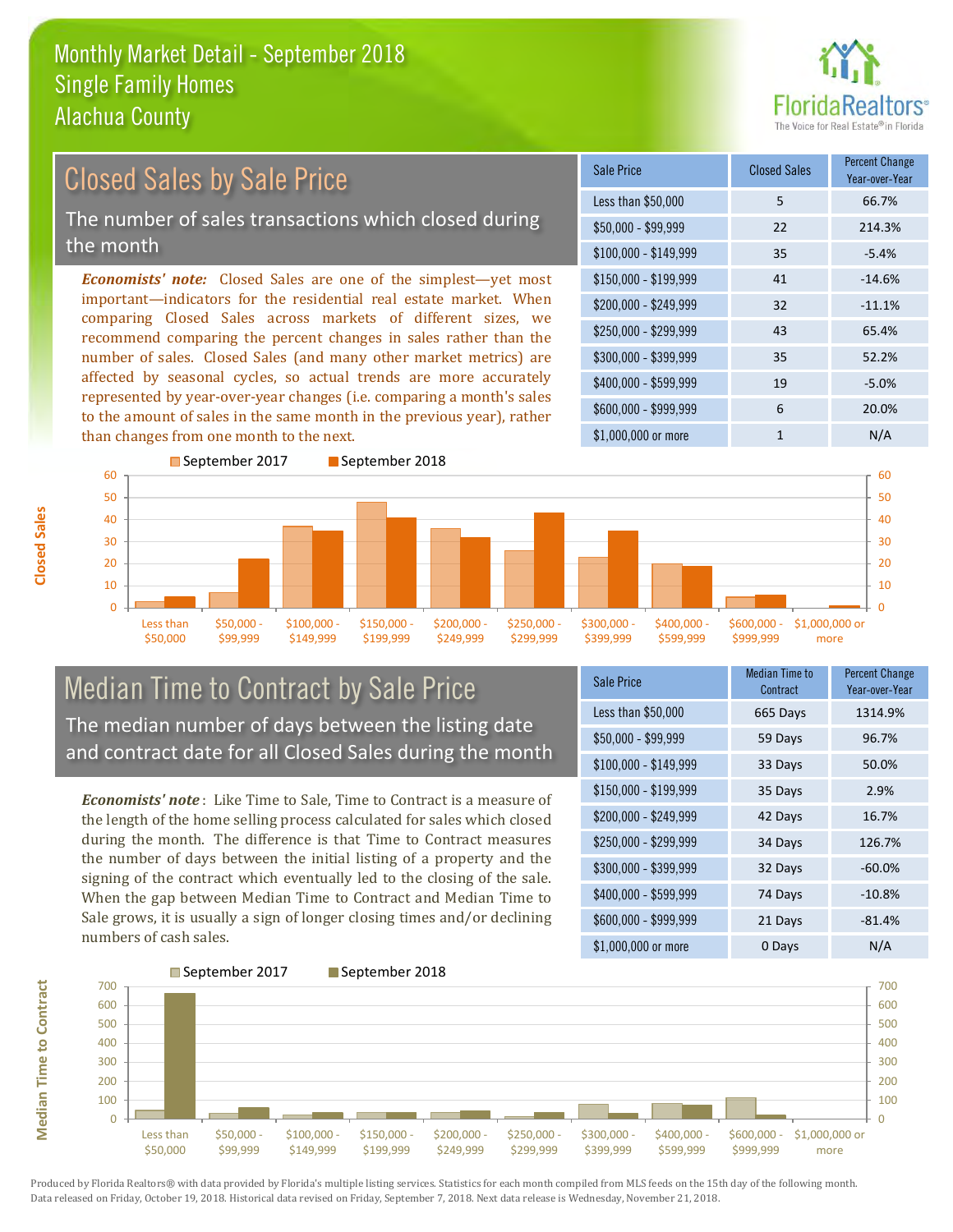

# New Listings by Initial Listing Price The number of properties put onto the market during the month

*Economists' note:* New Listings tend to rise in delayed response to increasing prices, so they are often seen as a lagging indicator of market health. As prices rise, potential sellers raise their estimations of value—and in the most recent cycle, rising prices have freed up many potential sellers who were previously underwater on their mortgages. Note that in our calculations, we take care to not include properties that were recently taken off the market and quickly relisted, since these are not really *new* listings.

| <b>Initial Listing Price</b> | <b>New Listings</b> | <b>Percent Change</b><br>Year-over-Year |
|------------------------------|---------------------|-----------------------------------------|
| Less than \$50,000           | 3                   | $-25.0%$                                |
| $$50,000 - $99,999$          | 10                  | 66.7%                                   |
| $$100,000 - $149,999$        | 33                  | 26.9%                                   |
| \$150,000 - \$199,999        | 42                  | 16.7%                                   |
| \$200,000 - \$249,999        | 32                  | $-11.1%$                                |
| \$250,000 - \$299,999        | 26                  | 36.8%                                   |
| \$300,000 - \$399,999        | 32                  | 52.4%                                   |
| \$400,000 - \$599,999        | 20                  | 81.8%                                   |
| \$600,000 - \$999,999        | 7                   | 0.0%                                    |
| \$1,000,000 or more          | 3                   | N/A                                     |



# Inventory by Current Listing Price The number of property listings active at the end of the month

*Economists' note* : There are a number of ways to define and calculate Inventory. Our method is to simply count the number of active listings on the last day of the month, and hold this number to compare with the same month the following year. Inventory rises when New Listings are outpacing the number of listings that go off-market (regardless of whether they actually sell). Likewise, it falls when New Listings aren't keeping up with the rate at which homes are going off-market.

| <b>Current Listing Price</b> | Inventory | Percent Change<br>Year-over-Year |
|------------------------------|-----------|----------------------------------|
| Less than \$50,000           | 3         | $-50.0%$                         |
| $$50,000 - $99,999$          | 36        | $-21.7%$                         |
| $$100,000 - $149,999$        | 88        | $-9.3%$                          |
| $$150,000 - $199,999$        | 111       | $-11.9%$                         |
| \$200,000 - \$249,999        | 151       | 4.1%                             |
| \$250,000 - \$299,999        | 130       | 8.3%                             |
| \$300,000 - \$399,999        | 147       | 0.7%                             |
| \$400,000 - \$599,999        | 137       | 3.8%                             |
| \$600,000 - \$999,999        | 64        | 1.6%                             |
| \$1,000,000 or more          | 27        | 35.0%                            |



Produced by Florida Realtors® with data provided by Florida's multiple listing services. Statistics for each month compiled from MLS feeds on the 15th day of the following month. Data released on Friday, October 19, 2018. Historical data revised on Friday, September 7, 2018. Next data release is Wednesday, November 21, 2018.

**Inventory**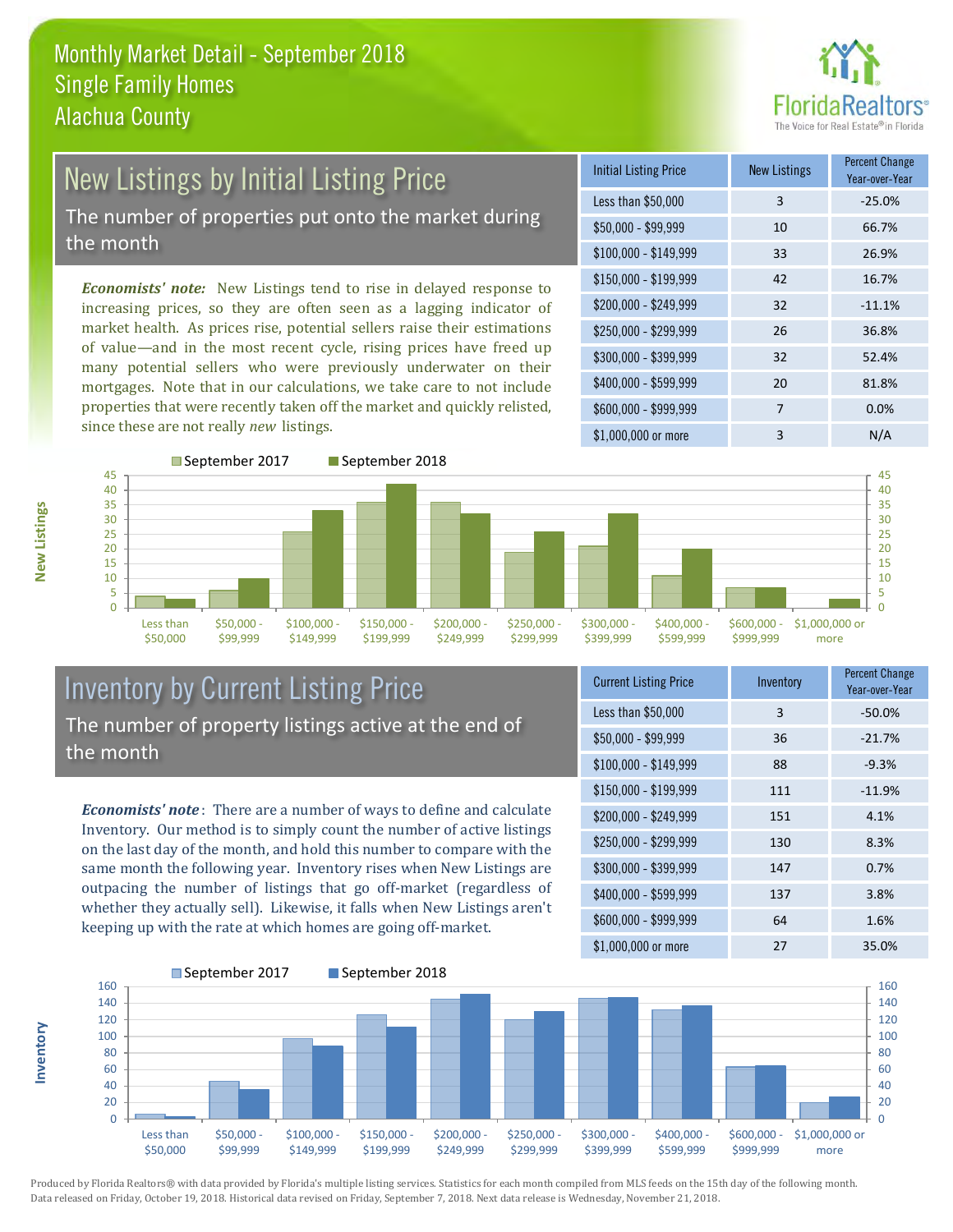### Monthly Distressed Market - September 2018 Alachua County Single Family Homes



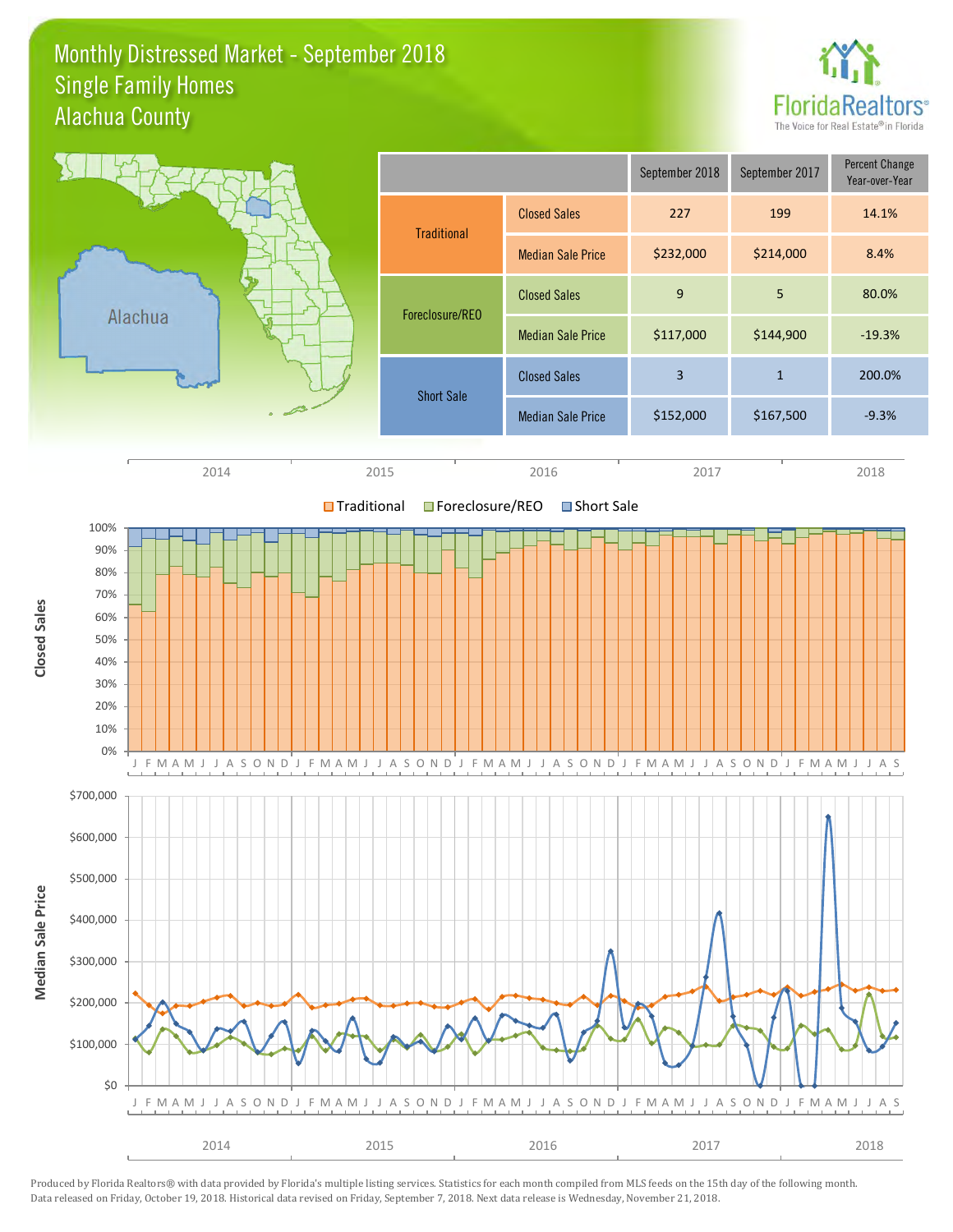### Monthly Market Detail - September 2018 Alachua County Townhouses and Condos





**Closed Sales**

**Closed Sales** 

| <b>Summary Statistics</b>                                       | September 2018 | September 2017 | <b>Percent Change</b><br>Year-over-Year |
|-----------------------------------------------------------------|----------------|----------------|-----------------------------------------|
| <b>Closed Sales</b>                                             | 50             | 44             | 13.6%                                   |
| Paid in Cash                                                    | 25             | 30             | $-16.7%$                                |
| <b>Median Sale Price</b>                                        | \$114,250      | \$105,000      | 8.8%                                    |
| <b>Average Sale Price</b>                                       | \$129,122      | \$102,149      | 26.4%                                   |
| Dollar Volume                                                   | \$6.5 Million  | \$4.5 Million  | 43.6%                                   |
| <b>Median Percent of Original</b><br><b>List Price Received</b> | 97.2%          | 94.3%          | 3.1%                                    |
| <b>Median Time to Contract</b>                                  | 20 Days        | 48 Days        | $-58.3%$                                |
| <b>Median Time to Sale</b>                                      | 50 Days        | 80 Days        | $-37.5%$                                |
| <b>New Pending Sales</b>                                        | 68             | 53             | 28.3%                                   |
| <b>New Listings</b>                                             | 59             | 49             | 20.4%                                   |
| <b>Pending Inventory</b>                                        | 63             | 62             | 1.6%                                    |
| <b>Inventory (Active Listings)</b>                              | 134            | 151            | $-11.3%$                                |
| <b>Months Supply of Inventory</b>                               | 1.8            | 2.2            | $-18.2%$                                |

| <b>Closed Sales</b>                                                    | <b>Month</b>      | <b>Closed Sales</b> | <b>Percent Change</b><br>Year-over-Year |
|------------------------------------------------------------------------|-------------------|---------------------|-----------------------------------------|
|                                                                        | Year-to-Date      | 742                 | 10.9%                                   |
| The number of sales transactions which closed during                   | September 2018    | 50                  | 13.6%                                   |
| the month                                                              | August 2018       | 77                  | $-9.4%$                                 |
|                                                                        | <b>July 2018</b>  | 117                 | 34.5%                                   |
| <b>Economists' note:</b> Closed Sales are one of the simplest-yet most | <b>June 2018</b>  | 111                 | 2.8%                                    |
| important—indicators for the residential real estate market. When      | May 2018          | 107                 | 11.5%                                   |
| comparing Closed Sales across markets of different sizes, we           | <b>April 2018</b> | 88                  | 17.3%                                   |
| recommend comparing the percent changes in sales rather than the       | March 2018        | 81                  | 8.0%                                    |
| number of sales. Closed Sales (and many other market metrics) are      | February 2018     | 58                  | 3.6%                                    |
| affected by seasonal cycles, so actual trends are more accurately      | January 2018      | 53                  | 23.3%                                   |
|                                                                        | December 2017     | 49                  | 16.7%                                   |
| represented by year-over-year changes (i.e. comparing a month's sales  | November 2017     | 57                  | 11.8%                                   |
| to the amount of sales in the same month in the previous year), rather | October 2017      | 51                  | 8.5%                                    |
| than changes from one month to the next.                               | September 2017    | 44                  | $-17.0%$                                |

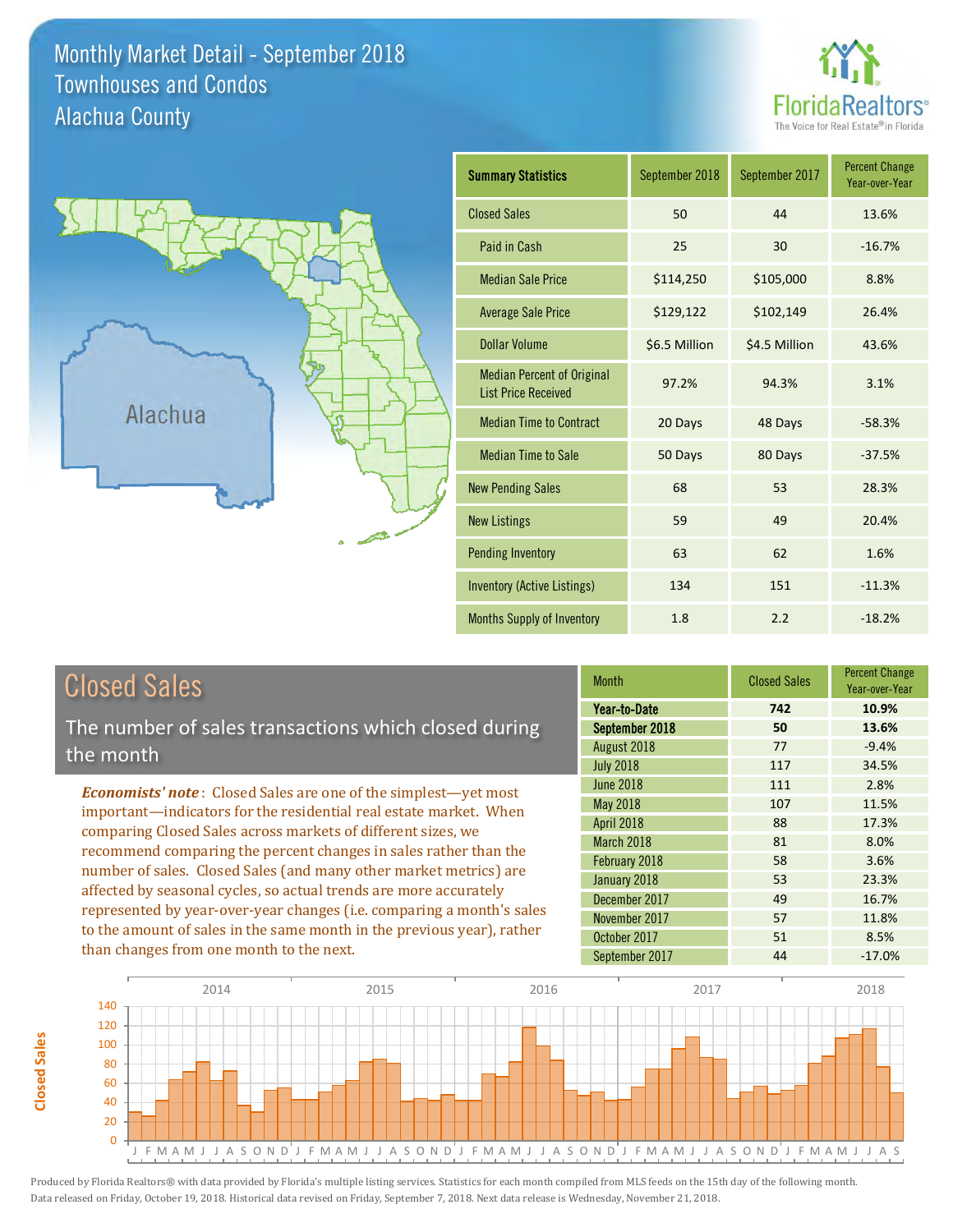

### \$100,000 - \$149,999 17 -15.0% Sale Price Closed Sales Percent Change Year-over-Year Less than \$50,000 2 -75.0% \$50,000 - \$99,999 17 30.8% \$150,000 - \$199,999 10 900.0% \$200,000 - \$249,999 2 N/A  $$400,000 - $599,999$  0 N/A \$600,000 - \$999,999 1 1 N/A *Economists' note:* Closed Sales are one of the simplest—yet most important—indicators for the residential real estate market. When comparing Closed Sales across markets of different sizes, we recommend comparing the percent changes in sales rather than the number of sales. Closed Sales (and many other market metrics) are affected by seasonal cycles, so actual trends are more accurately represented by year-over-year changes (i.e. comparing a month's sales  $$250,000 - $299,999$  0  $-100.0\%$ \$300,000 - \$399,999 1 1 N/A Closed Sales by Sale Price The number of sales transactions which closed during the month



# Median Time to Contract by Sale Price The median number of days between the listing date and contract date for all Closed Sales during the month

to the amount of sales in the same month in the previous year), rather

*Economists' note* : Like Time to Sale, Time to Contract is a measure of the length of the home selling process calculated for sales which closed during the month. The difference is that Time to Contract measures the number of days between the initial listing of a property and the signing of the contract which eventually led to the closing of the sale. When the gap between Median Time to Contract and Median Time to Sale grows, it is usually a sign of longer closing times and/or declining numbers of cash sales.

| <b>Sale Price</b>     | Median Time to<br>Contract | <b>Percent Change</b><br>Year-over-Year |
|-----------------------|----------------------------|-----------------------------------------|
| Less than \$50,000    | 21 Days                    | $-38.2%$                                |
| $$50,000 - $99,999$   | 27 Days                    | 12.5%                                   |
| $$100,000 - $149,999$ | 32 Days                    | $-55.6%$                                |
| $$150,000 - $199,999$ | 15 Days                    | 36.4%                                   |
| \$200,000 - \$249,999 | 88 Days                    | N/A                                     |
| \$250,000 - \$299,999 | (No Sales)                 | N/A                                     |
| \$300,000 - \$399,999 | 74 Days                    | N/A                                     |
| \$400,000 - \$599,999 | (No Sales)                 | N/A                                     |
| \$600,000 - \$999,999 | 7 Days                     | N/A                                     |
| \$1,000,000 or more   | (No Sales)                 | N/A                                     |



Produced by Florida Realtors® with data provided by Florida's multiple listing services. Statistics for each month compiled from MLS feeds on the 15th day of the following month. Data released on Friday, October 19, 2018. Historical data revised on Friday, September 7, 2018. Next data release is Wednesday, November 21, 2018.

**Median Time to Contract**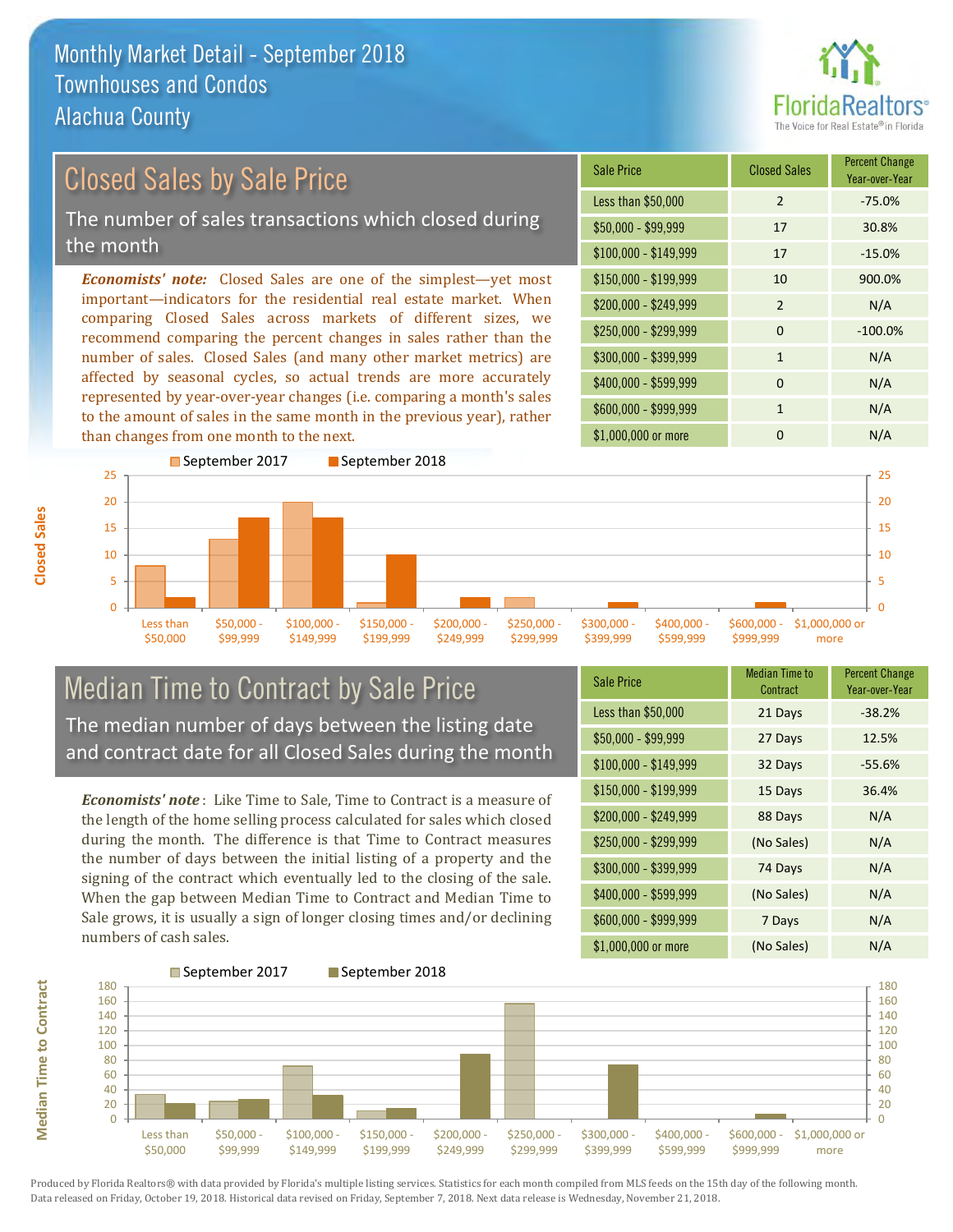

# New Listings by Initial Listing Price

The number of properties put onto the market during the month

*Economists' note:* New Listings tend to rise in delayed response to increasing prices, so they are often seen as a lagging indicator of market health. As prices rise, potential sellers raise their estimations of value—and in the most recent cycle, rising prices have freed up many potential sellers who were previously underwater on their mortgages. Note that in our calculations, we take care to not include properties that were recently taken off the market and quickly relisted, since these are not really *new* listings.





## Inventory by Current Listing Price The number of property listings active at the end of the month

*Economists' note* : There are a number of ways to define and calculate Inventory. Our method is to simply count the number of active listings on the last day of the month, and hold this number to compare with the same month the following year. Inventory rises when New Listings are outpacing the number of listings that go off-market (regardless of whether they actually sell). Likewise, it falls when New Listings aren't keeping up with the rate at which homes are going off-market.

**Inventory**

**New Listings**

| <b>Current Listing Price</b> | Inventory | <b>Percent Change</b><br>Year-over-Year |
|------------------------------|-----------|-----------------------------------------|
| Less than \$50,000           | 4         | $-55.6%$                                |
| \$50,000 - \$99,999          | 43        | $-17.3%$                                |
| $$100,000 - $149,999$        | 43        | $-20.4%$                                |
| $$150,000 - $199,999$        | 21        | $-12.5%$                                |
| \$200,000 - \$249,999        | 10        | 100.0%                                  |
| \$250,000 - \$299,999        | 9         | 125.0%                                  |
| \$300,000 - \$399,999        | $\Omega$  | $-100.0%$                               |
| \$400,000 - \$599,999        | 4         | 300.0%                                  |
| \$600,000 - \$999,999        | $\Omega$  | N/A                                     |
| \$1,000,000 or more          | 0         | N/A                                     |

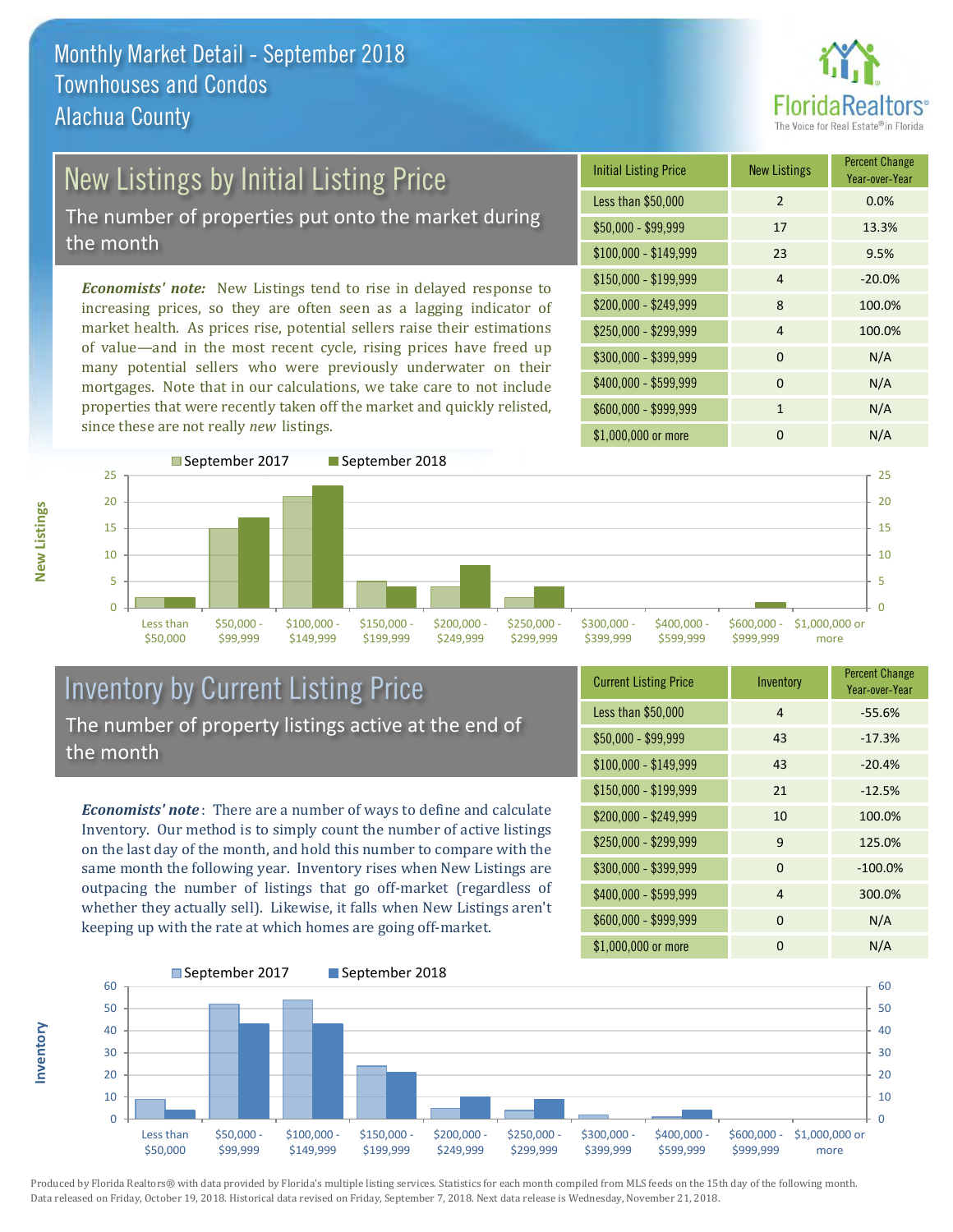### Monthly Distressed Market - September 2018 Alachua County Townhouses and Condos



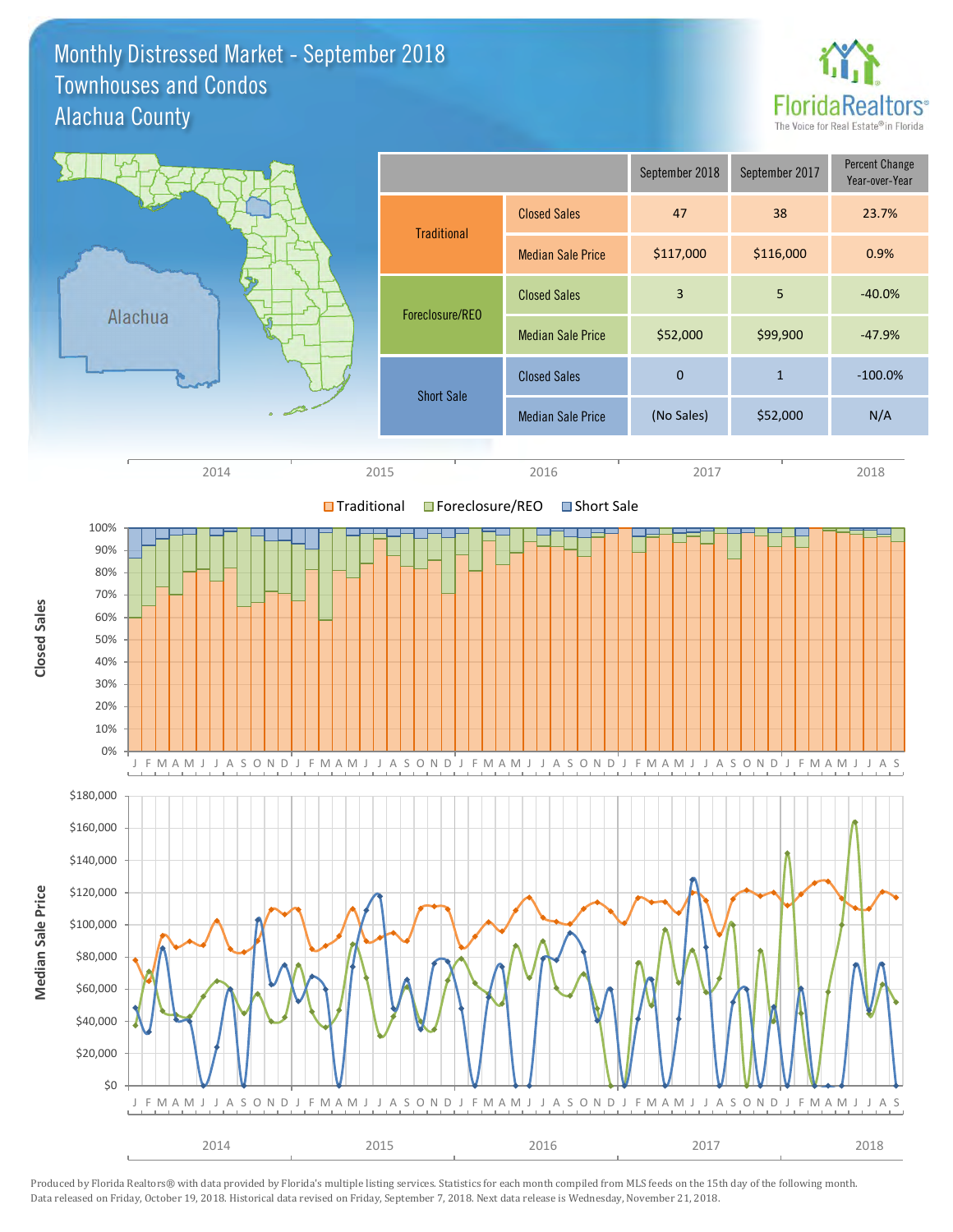### Monthly Market Detail - September 2018 Alachua County Manufactured Homes





**Closed Sales**

**Closed Sales** 

| <b>Summary Statistics</b>                                       | September 2018 | September 2017 | <b>Percent Change</b><br>Year-over-Year |
|-----------------------------------------------------------------|----------------|----------------|-----------------------------------------|
| <b>Closed Sales</b>                                             | 5              | 5              | 0.0%                                    |
| Paid in Cash                                                    | $\overline{4}$ | 3              | 33.3%                                   |
| <b>Median Sale Price</b>                                        | \$64,000       | \$71,000       | $-9.9%$                                 |
| <b>Average Sale Price</b>                                       | \$91,480       | \$102,230      | $-10.5%$                                |
| Dollar Volume                                                   | \$457,400      | \$511,150      | $-10.5%$                                |
| <b>Median Percent of Original</b><br><b>List Price Received</b> | 75.7%          | 100.0%         | $-24.3%$                                |
| <b>Median Time to Contract</b>                                  | 128 Days       | 45 Days        | 184.4%                                  |
| <b>Median Time to Sale</b>                                      | 203 Days       | 58 Days        | 250.0%                                  |
| <b>New Pending Sales</b>                                        | 12             | $\overline{4}$ | 200.0%                                  |
| <b>New Listings</b>                                             | 12             | $\overline{4}$ | 200.0%                                  |
| Pending Inventory                                               | 20             | 18             | 11.1%                                   |
| Inventory (Active Listings)                                     | 39             | 25             | 56.0%                                   |
| Months Supply of Inventory                                      | 4.2            | 2.2            | 90.9%                                   |

| <b>Closed Sales</b>                                                    | Month            | <b>Closed Sales</b> | <b>Percent Change</b><br>Year-over-Year |
|------------------------------------------------------------------------|------------------|---------------------|-----------------------------------------|
|                                                                        | Year-to-Date     | 80                  | $-20.0%$                                |
| The number of sales transactions which closed during                   | September 2018   | 5                   | 0.0%                                    |
| the month                                                              | August 2018      | 13                  | 0.0%                                    |
|                                                                        | <b>July 2018</b> | 11                  | 10.0%                                   |
| <b>Economists' note:</b> Closed Sales are one of the simplest—yet most | June 2018        | 12                  | $-40.0%$                                |
| important—indicators for the residential real estate market. When      | <b>May 2018</b>  | 14                  | 0.0%                                    |
| comparing Closed Sales across markets of different sizes, we           | April 2018       | 7                   | $-46.2%$                                |
| recommend comparing the percent changes in sales rather than the       | March 2018       | 10                  | 11.1%                                   |
| number of sales. Closed Sales (and many other market metrics) are      | February 2018    | $\overline{2}$      | $-71.4%$                                |
|                                                                        | January 2018     | 6                   | $-33.3%$                                |
| affected by seasonal cycles, so actual trends are more accurately      | December 2017    | 10                  | $-33.3%$                                |
| represented by year-over-year changes (i.e. comparing a month's sales  | November 2017    | 10                  | $-9.1%$                                 |
| to the amount of sales in the same month in the previous year), rather | October 2017     | 11                  | 0.0%                                    |
| than changes from one month to the next.                               | September 2017   | 5                   | $-64.3%$                                |

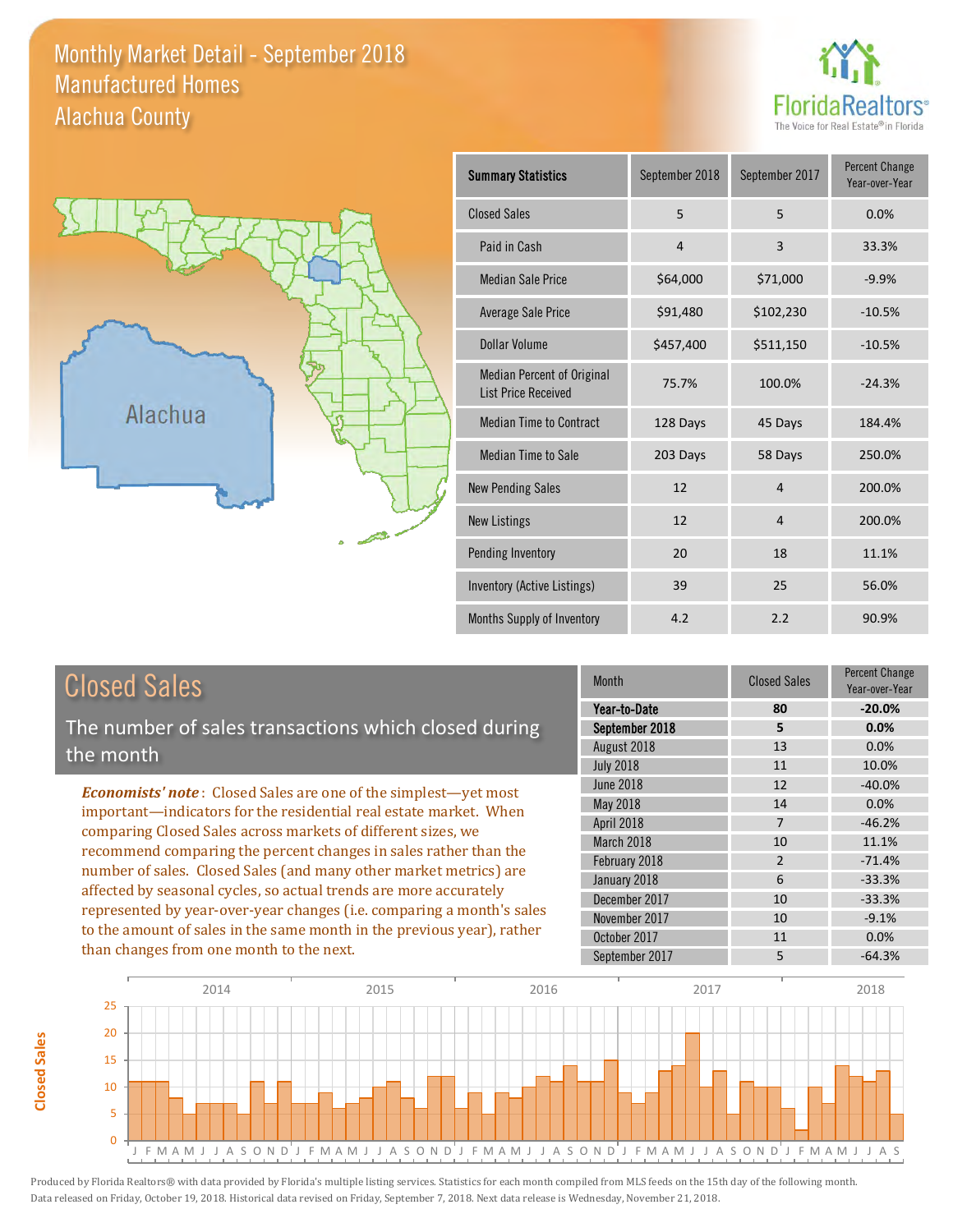than changes from one month to the next.



### \$100,000 - \$149,999 2 100.0% Sale Price Closed Sales Percent Change Year-over-Year Less than \$50,000 0 0 N/A \$50,000 - \$99,999 3 0.0% \$150,000 - \$199,999 0 -100.0%  $$200,000 - $249,999$  0 N/A  $$400,000 - $599,999$  0 N/A *Economists' note:* Closed Sales are one of the simplest—yet most important—indicators for the residential real estate market. When comparing Closed Sales across markets of different sizes, we recommend comparing the percent changes in sales rather than the number of sales. Closed Sales (and many other market metrics) are affected by seasonal cycles, so actual trends are more accurately represented by year-over-year changes (i.e. comparing a month's sales \$250,000 - \$299,999 0 0 N/A \$300,000 - \$399,999 0 0 N/A Closed Sales by Sale Price The number of sales transactions which closed during the month

0 1 1 2 2 3 3 4 4 5 5 Less than \$50,000 \$50,000 - \$99,999 \$100,000 - \$149,999 \$150,000 - \$199,999 \$200,000 - \$249,999 \$250,000 - \$299,999 \$300,000 - \$399,999 \$400,000 - \$599,999 \$600,000 - \$999,999 \$1,000,000 or more September 2017 September 2018

## Median Time to Contract by Sale Price The median number of days between the listing date and contract date for all Closed Sales during the month

to the amount of sales in the same month in the previous year), rather

*Economists' note* : Like Time to Sale, Time to Contract is a measure of the length of the home selling process calculated for sales which closed during the month. The difference is that Time to Contract measures the number of days between the initial listing of a property and the signing of the contract which eventually led to the closing of the sale. When the gap between Median Time to Contract and Median Time to Sale grows, it is usually a sign of longer closing times and/or declining numbers of cash sales.

| Sale Price            | <b>Median Time to</b><br>Contract | <b>Percent Change</b><br>Year-over-Year |
|-----------------------|-----------------------------------|-----------------------------------------|
| Less than \$50,000    | (No Sales)                        | N/A                                     |
| \$50,000 - \$99,999   | 191 Days                          | 324.4%                                  |
| $$100,000 - $149,999$ | 72 Days                           | 1700.0%                                 |
| $$150,000 - $199,999$ | (No Sales)                        | N/A                                     |
| \$200,000 - \$249,999 | (No Sales)                        | N/A                                     |
| \$250,000 - \$299,999 | (No Sales)                        | N/A                                     |
| \$300,000 - \$399,999 | (No Sales)                        | N/A                                     |
| \$400,000 - \$599,999 | (No Sales)                        | N/A                                     |
| \$600,000 - \$999,999 | (No Sales)                        | N/A                                     |
| \$1,000,000 or more   | (No Sales)                        | N/A                                     |

\$600,000 - \$999,999 0 0 N/A

\$1,000,000 or more 0 0 N/A



**Closed Sales**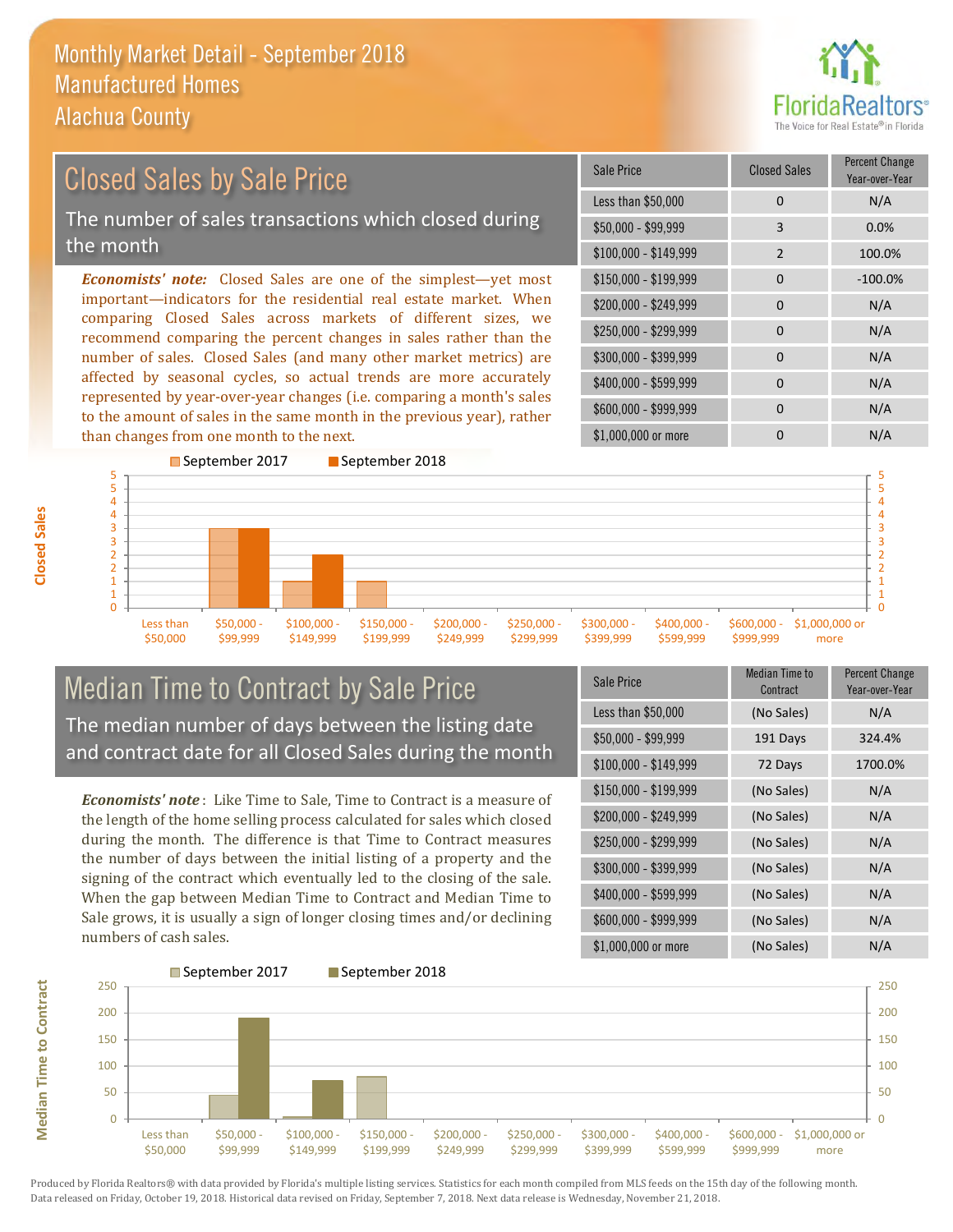

# New Listings by Initial Listing Price The number of properties put onto the market during the month

*Economists' note:* New Listings tend to rise in delayed response to increasing prices, so they are often seen as a lagging indicator of market health. As prices rise, potential sellers raise their estimations of value—and in the most recent cycle, rising prices have freed up many potential sellers who were previously underwater on their mortgages. Note that in our calculations, we take care to not include properties that were recently taken off the market and quickly relisted, since these are not really *new* listings.

| <b>Initial Listing Price</b> | <b>New Listings</b> | <b>Percent Change</b><br>Year-over-Year |
|------------------------------|---------------------|-----------------------------------------|
| Less than \$50,000           | $\mathbf{1}$        | $-50.0%$                                |
| $$50,000 - $99,999$          | 6                   | 500.0%                                  |
| $$100,000 - $149,999$        | 4                   | 300.0%                                  |
| $$150,000 - $199,999$        | $\mathbf{1}$        | N/A                                     |
| \$200,000 - \$249,999        | 0                   | N/A                                     |
| \$250,000 - \$299,999        | 0                   | N/A                                     |
| \$300,000 - \$399,999        | 0                   | N/A                                     |
| \$400,000 - \$599,999        | 0                   | N/A                                     |
| \$600,000 - \$999,999        | 0                   | N/A                                     |
| \$1,000,000 or more          | n                   | N/A                                     |



## Inventory by Current Listing Price The number of property listings active at the end of the month

*Economists' note* : There are a number of ways to define and calculate Inventory. Our method is to simply count the number of active listings on the last day of the month, and hold this number to compare with the same month the following year. Inventory rises when New Listings are outpacing the number of listings that go off-market (regardless of whether they actually sell). Likewise, it falls when New Listings aren't keeping up with the rate at which homes are going off-market.

| <b>Current Listing Price</b> | Inventory    | Percent Change<br>Year-over-Year |
|------------------------------|--------------|----------------------------------|
| Less than \$50,000           | 4            | 0.0%                             |
| $$50,000 - $99,999$          | 16           | 14.3%                            |
| \$100,000 - \$149,999        | 13           | 160.0%                           |
| $$150,000 - $199,999$        | 3            | 200.0%                           |
| \$200,000 - \$249,999        | 1            | 0.0%                             |
| \$250,000 - \$299,999        | $\mathbf{1}$ | N/A                              |
| \$300,000 - \$399,999        | $\mathbf{1}$ | N/A                              |
| \$400,000 - \$599,999        | $\Omega$     | N/A                              |
| \$600,000 - \$999,999        | $\Omega$     | N/A                              |
| \$1,000,000 or more          | ŋ            | N/A                              |



Produced by Florida Realtors® with data provided by Florida's multiple listing services. Statistics for each month compiled from MLS feeds on the 15th day of the following month. Data released on Friday, October 19, 2018. Historical data revised on Friday, September 7, 2018. Next data release is Wednesday, November 21, 2018.

**Inventory**